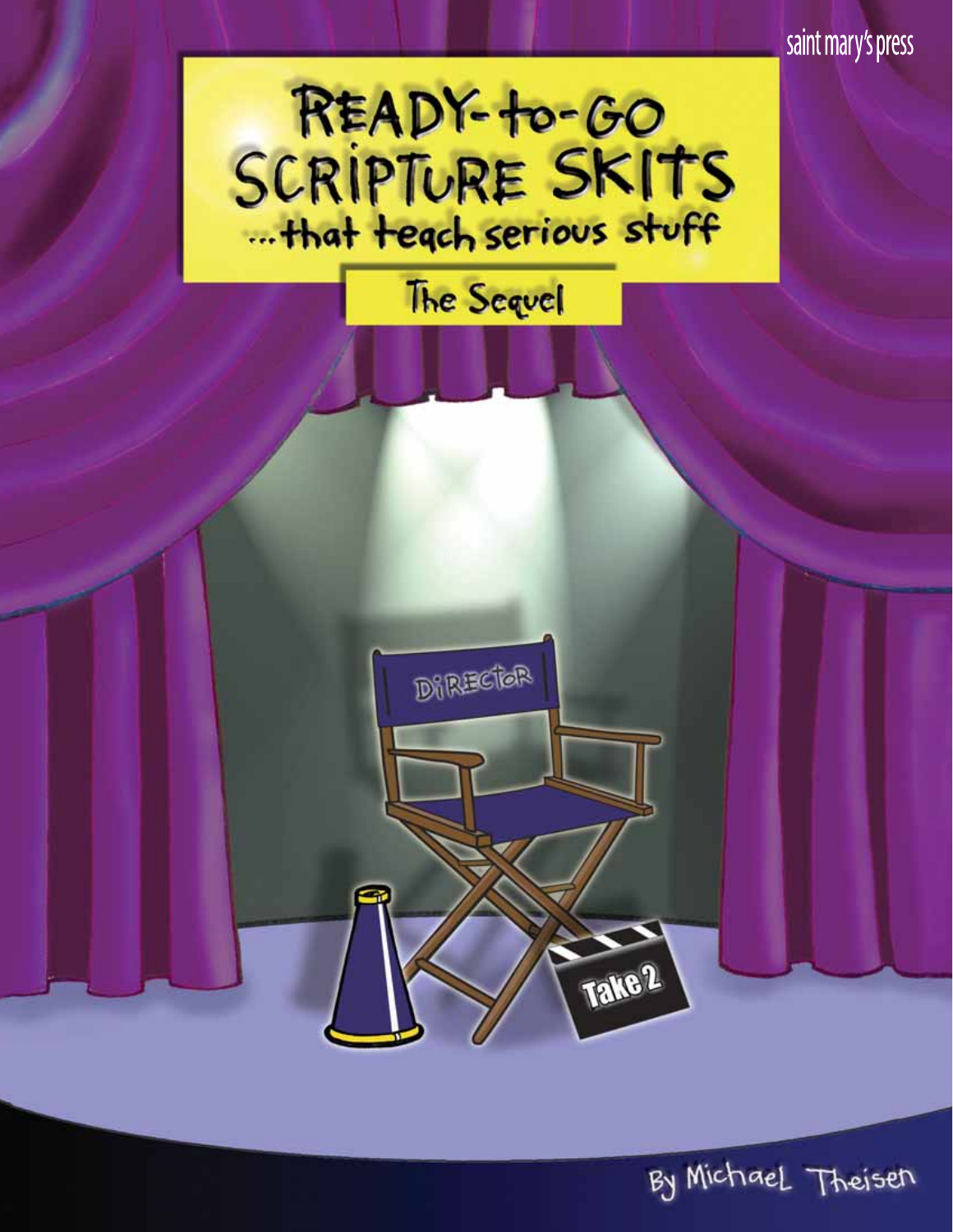# Ready-to-Go Scripture Skits

(That Teach Serious Stuff)

The Sequel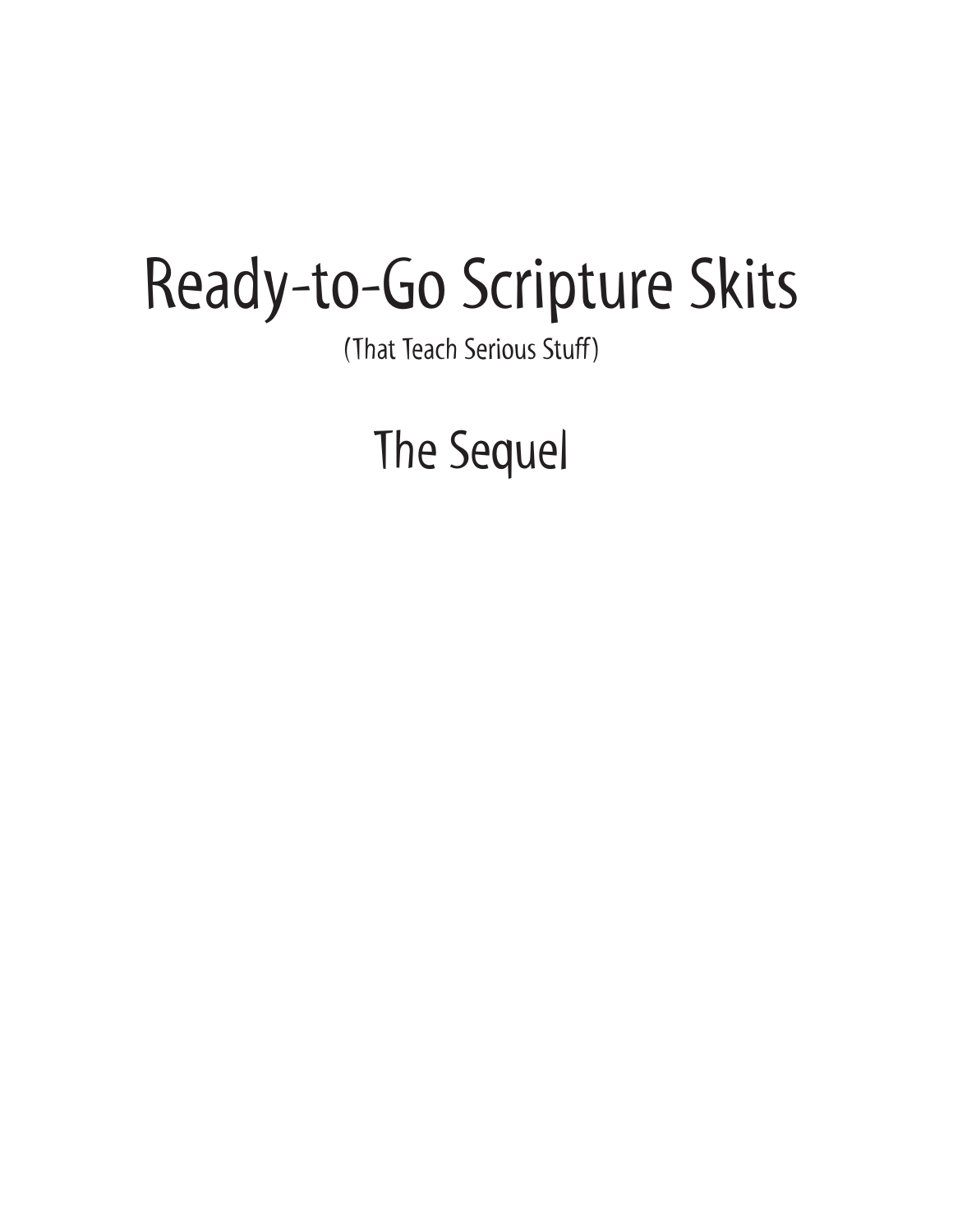For Christopher Michael Theisen, a gentle soul, a listening ear. May your becoming soon enlighten the world as your presence has enlightened mine for the past twenty years.

And with thankfulness and love to my wife, Mary, and children, Chris, David, and Rachel, for the time you give me to act up.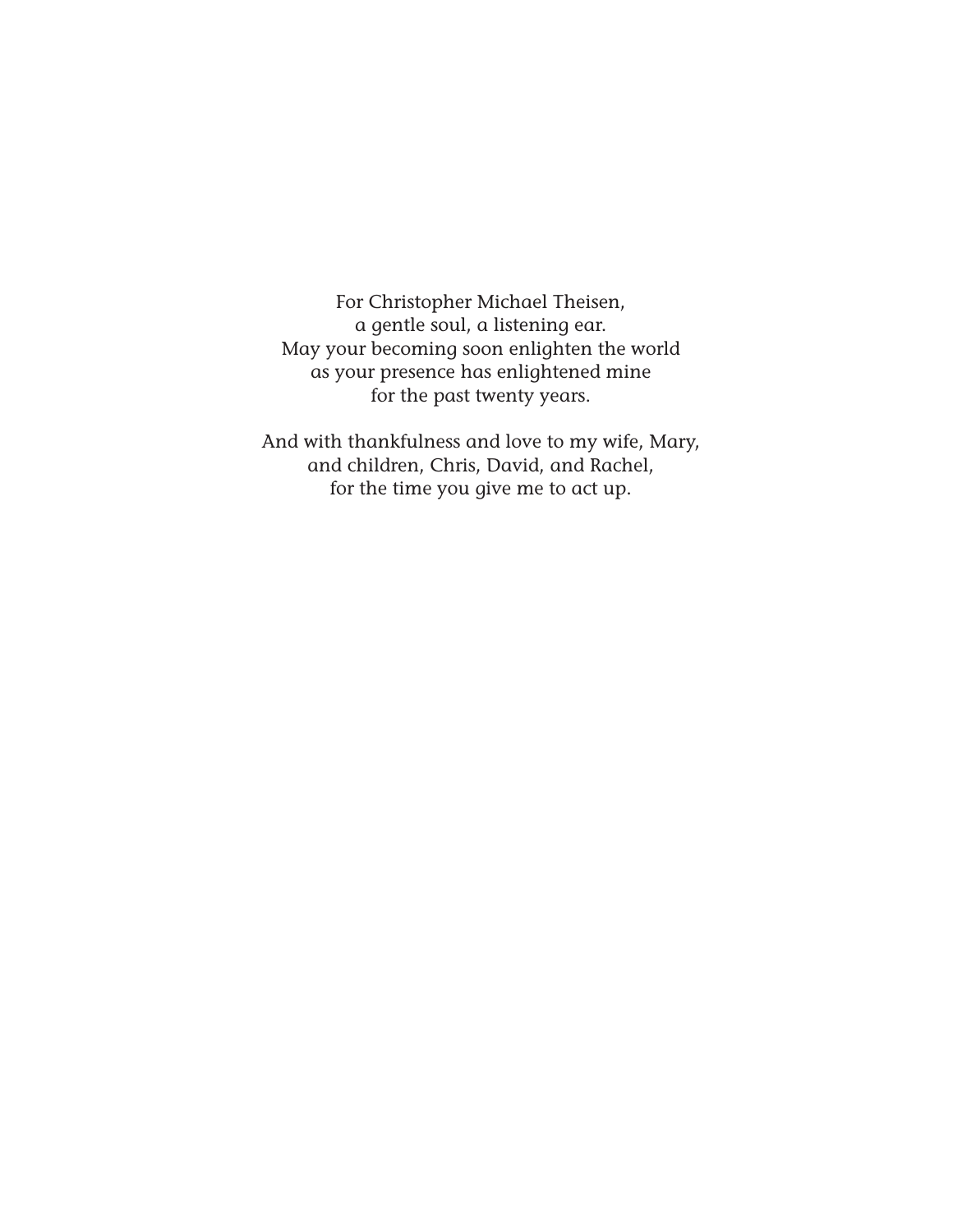# Ready-to-Go Scripture Skits

### (That Teach Serious Stuff)

## The Sequel

Michael Theisen

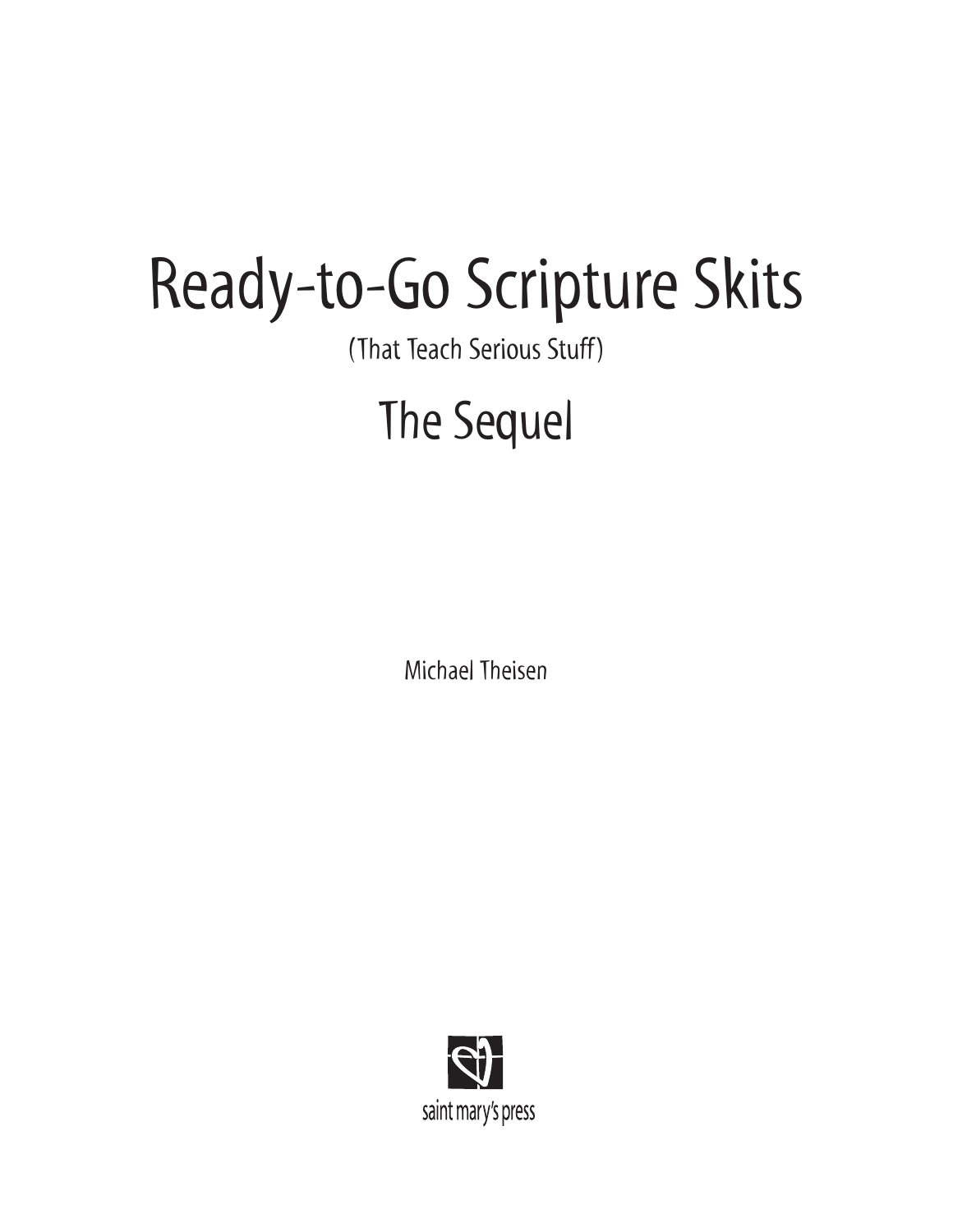The publishing team included Laurie Delgatto, development editor; Lorraine Kilmartin, reviewer; C. J. Potter, illustrator and cover designer; prepress and manufacturing coordinated by the prepublication and production services departments of Saint Mary's Press.

Copyright © 2005 by Michael Theisen. All rights reserved. No part of this book may be reproduced by any means without the written permission of the publisher.

Printed in the United States of America

3438

ISBN 978-0-88489-896-2

Library of Congress Cataloging-in-Publication Data

Theisen, Michael. Ready-to-go Scripture skits (that teach serious stuff) : the sequel / Michael Theisen. p. cm. ISBN 0-88489-896-2 (spiral) 1. Drama in Christian education. 2. Bible plays, American. I. Title. BV1534.4.T45 2005 268'.433—dc22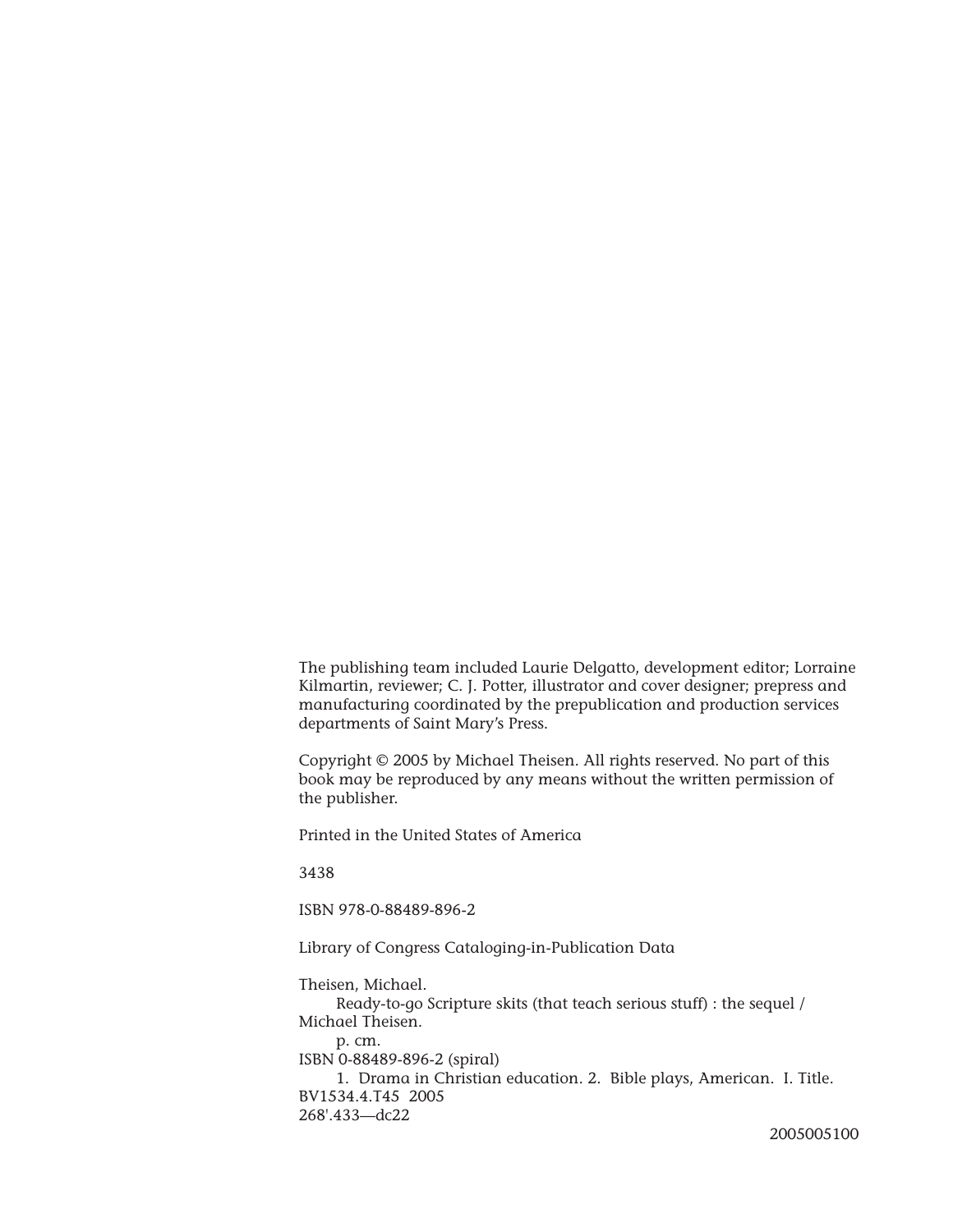# **Contents**

| Introduction<br>Theme: The what and why of skits                                              |    |
|-----------------------------------------------------------------------------------------------|----|
| The Exodus-Part 1: The Ten Plagues<br>Themes: Covenant and call, power of God                 | 17 |
| The Exodus—Part 2:<br>The Red Sea and the Ten Commandments<br>Themes: God provides and guides | 27 |
| Elijah and the Prophets of Baal<br>Themes: God versus gods, faithfulness                      | 34 |
| The Call of Jeremiah<br>Themes: Call, gifts, vocation                                         | 43 |
| <b>John the Baptist</b><br>Themes: Prophets, repentance, justice                              | 52 |
| Zacchaeus<br>Themes: Conversion, status seekers                                               | 61 |
| The Transfiguration<br>Themes: Sacramental moments, spiritual highs                           | 71 |
| The Man Born Blind<br>Themes: Eyes of faith, discipleship                                     | 79 |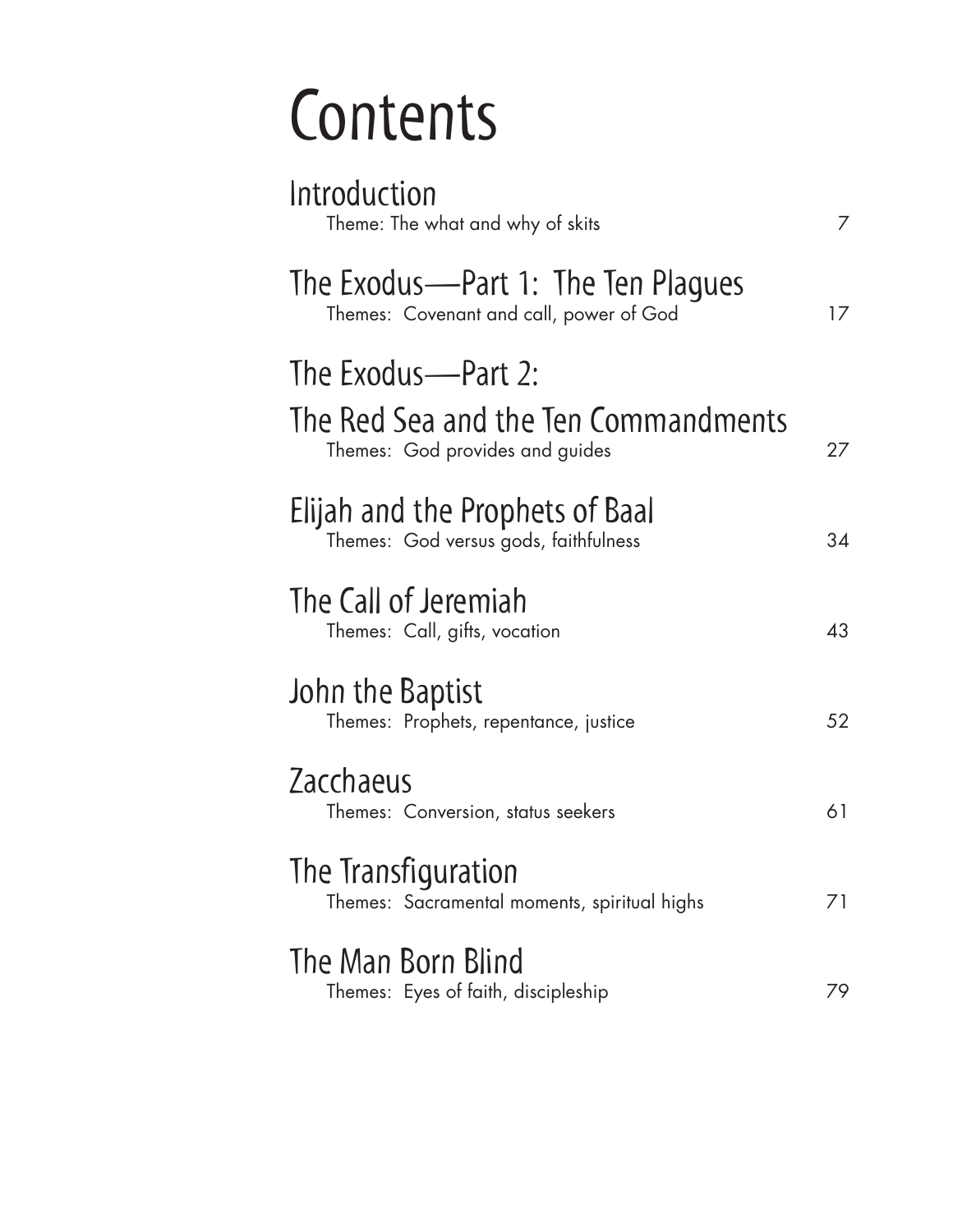| The Laborers in the Vineyard<br>Themes: Fairness, judgment, and justice |     |
|-------------------------------------------------------------------------|-----|
| The Rich Man and Lazarus<br>Themes: Eternal life, misuse of wealth      | 98  |
| Acknowledgments                                                         | 108 |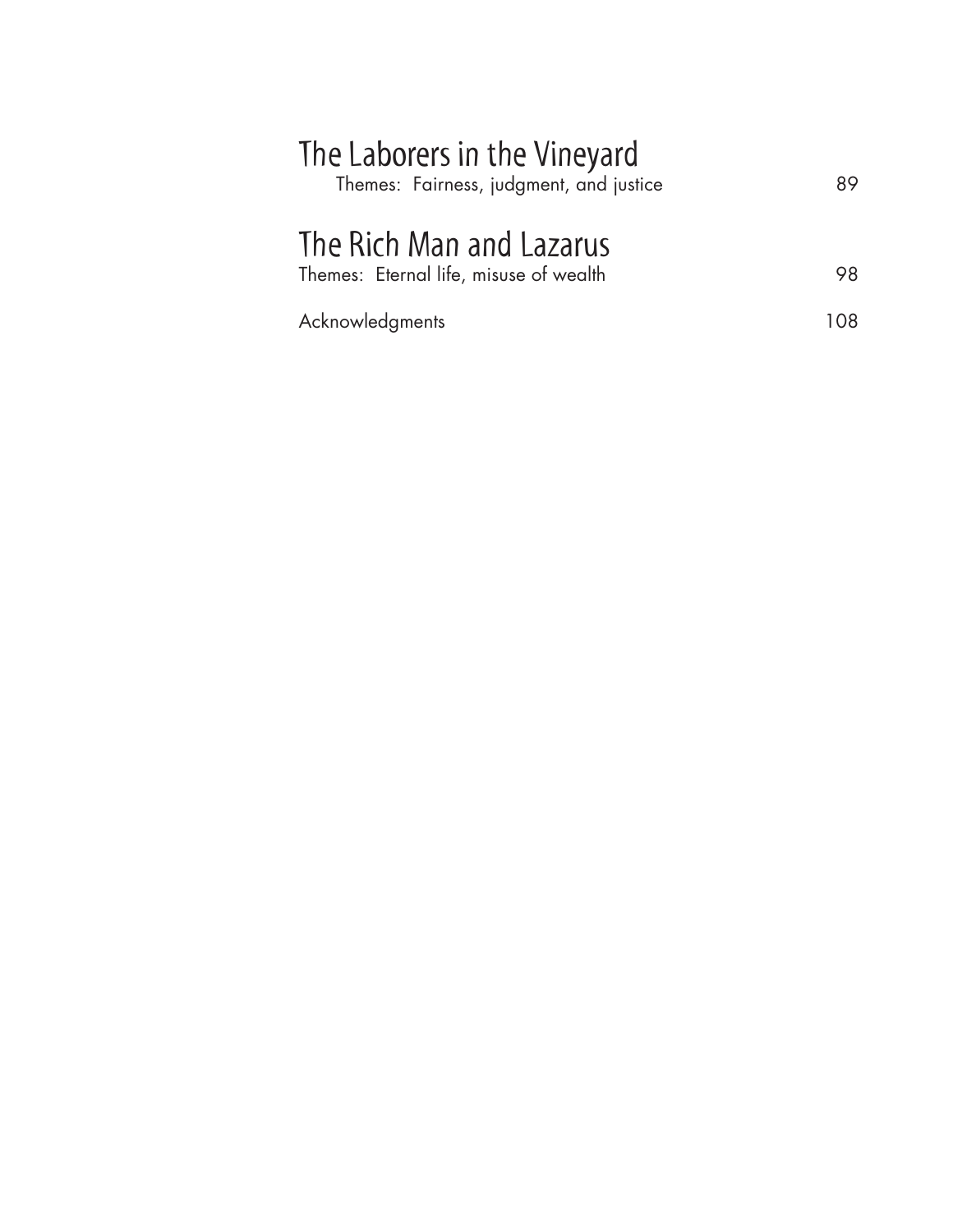

## Are You Ready for a Completely Different Way of Teaching?

Welcome back to *Ready-to-Go Scripture Skits (That Teach Serious Stuff)—The Sequel,* the book that will help you to engage young people in examining and exploring the Scriptures in a way that will have parents and neighbors wondering, "Is it legal to have so much fun at church?" The answer, of course, is absolutely, positively, *we hope so.*

By now you are probably wondering, along with those suspicious neighbors and quizzical parents: *Why skits?* Don't our young people act up enough already?

- Let's answer that question with a little memory test:
- 1. Do you remember reading your high school text on Church history?
- 2. Do you remember the lecture on the synoptic Gospels?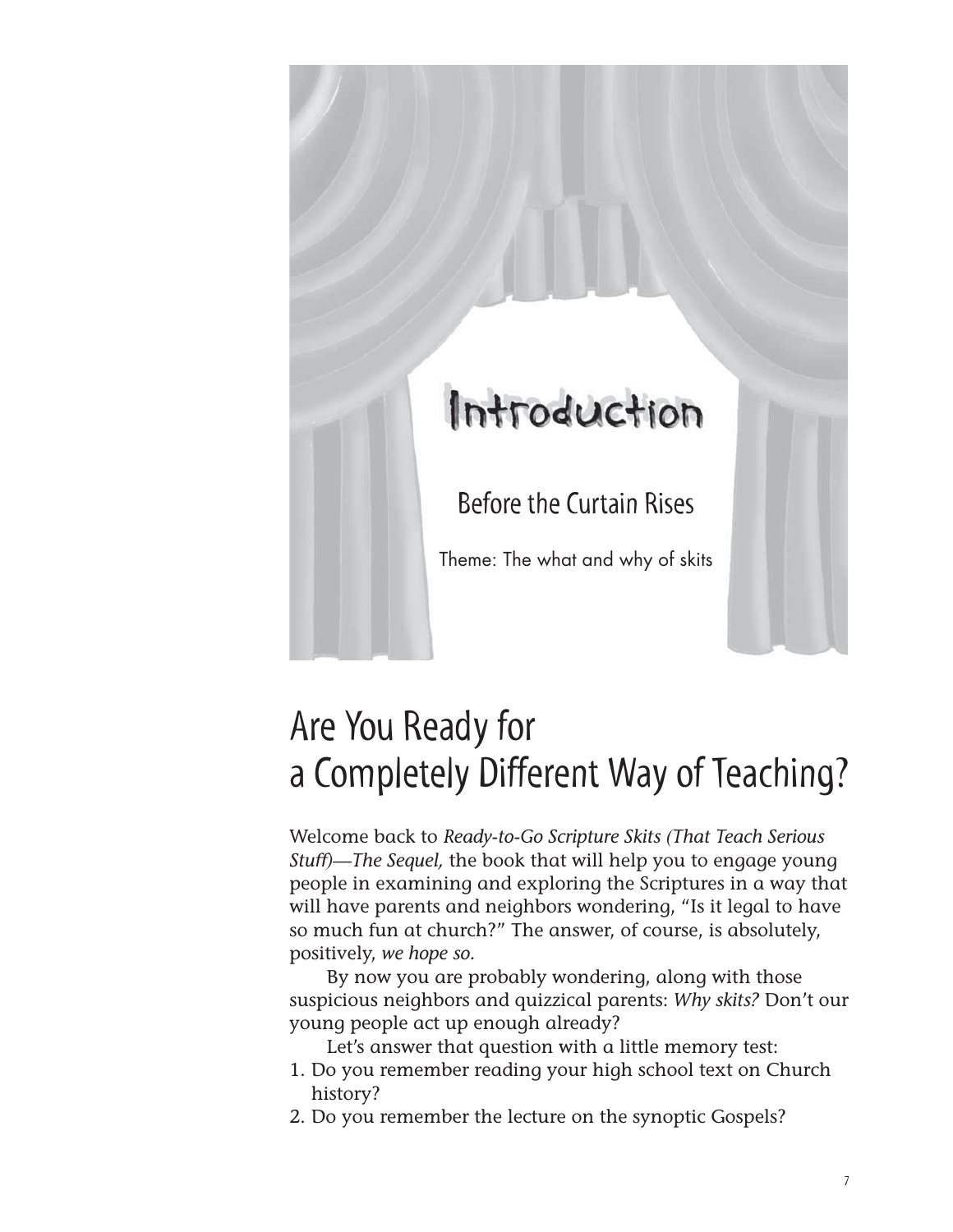- 3. How about the seven deadly sins?
- 4. The corporal works of mercy?
- 5. The Ninety-five Theses?
- 6. What did you get from your true love on the eleventh day of Christmas?

Now see how you do in answering these questions:

- 1. Would you characterize your first role in a play as that of an animal, a vegetable, or a mineral?
- 2. Can you still recall the one line you were assigned in the fifth-grade production?
- 3. Do you secretly crave reliving those silly retreat and camp skits, even as an adult?

If you are like most people . . . uh, scratch that, because if you *were* like most people, you'd be playing golf or taking a nap instead of reading this intro. The point is, people remember and recall what they *experience* much more easily than what they are told or what they read. If you doubt that, spend five minutes listening to any teenager in the universe talk about what he or she remembers from two years ago. Most likely it's *not* going to fit under the category "All-Time Favorite Lecture" or "The Textbook I Continue to Read Each Night." Experiencebased learning is a technique we learning theorists refer to as active learning, and for many reasons, it works with young people (it actually works with old people too, but they don't readily admit that).

The fact that you can remember your starring role in your second-grade Christmas pageant—and that you forgot all your lines after tripping and falling on the way to the manger—has a lot to do with the fact that you were actively engaged in that experience. Even though you continue to confuse "starring role" with actually portraying "a star," that shining moment is still perched at the top of your memory list, outplacing chapter six of your Church history text. To a large extent, that is because drama uses just about all your senses and puts you "out there," taking a risk onstage, entertaining a crowd, and possibly even teaching a lesson (insert "gasp!" here).

To put it simply, *Ready-to-Go Scripture Skits* engages the participants in an active form of learning that is hard to beat. It achieves MLP (maximum learning potential) through FLP (full laugh potential). Plus the skits are so off-the-wall that you will have no problem involving just about everybody in your group one way or another (actually most of the participants will have no choice in the matter!). Best of all, the Ready-to-Go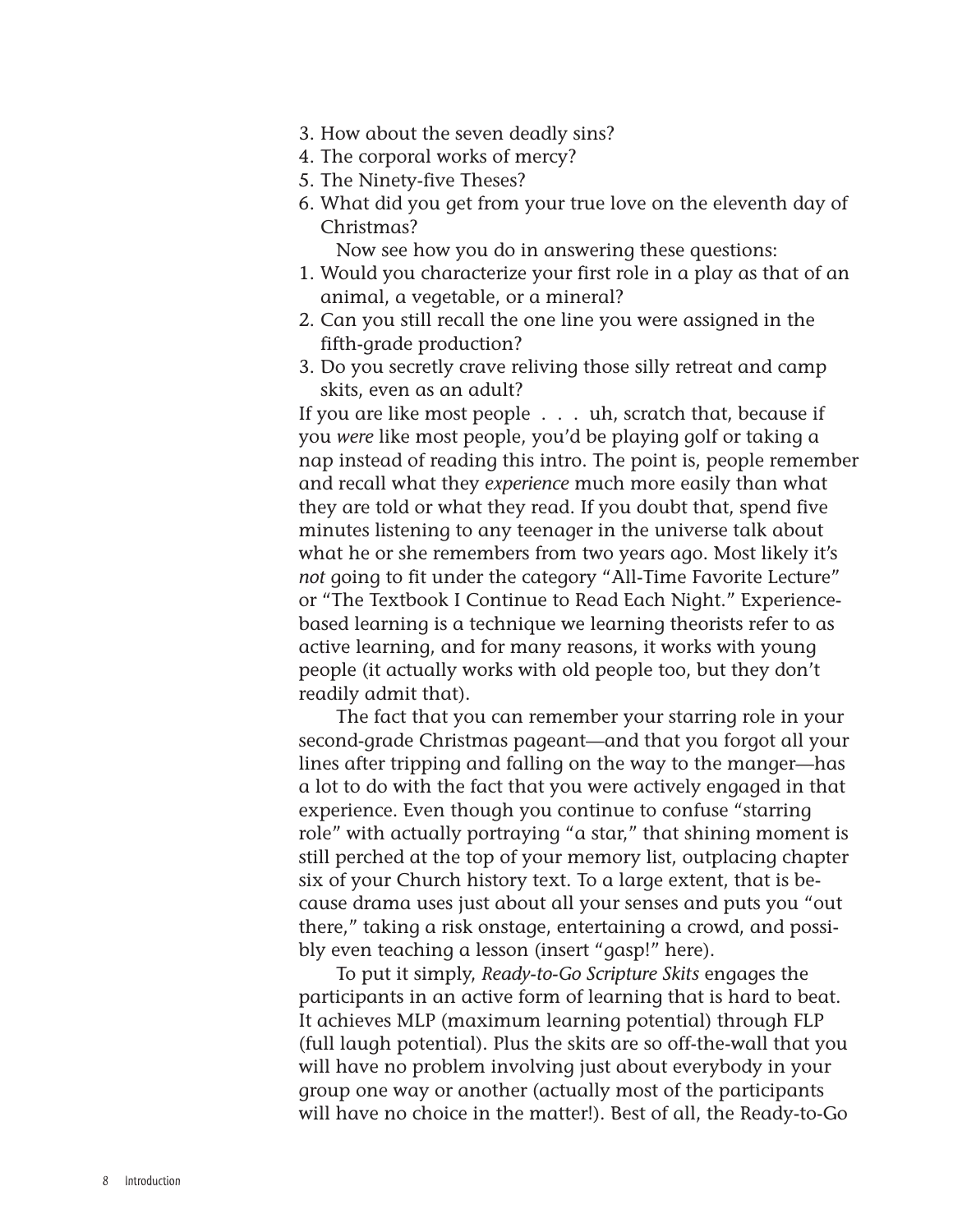Scripture Skits are just that: ready-to-go. Few props are used, no lines need to be memorized, and you do not have to worry about the special lighting effects blowing the circuit breaker. In fact, producing them is the closest you'll come to that memorable experience of your second-grade Christmas pageant only this time, you will be instructing people to fall down!

## Behind the Scenes: The Three E's of Learning



There are three acts, or movements, to each session in *Ready-to-Go Scripture Skits—The Sequel.* Each act is part of a continuous learning process designed to take the audience to a deeper level, until, by the end of act 3, they are completely hypnotized and under your total control. Before you wake them from that hypnotic state, I recommend that you inform each of them of a different gift you'd like to receive next Christmas. And while you are contemplating that Christmas list, read on to find out a little more about the three E's that make up each session.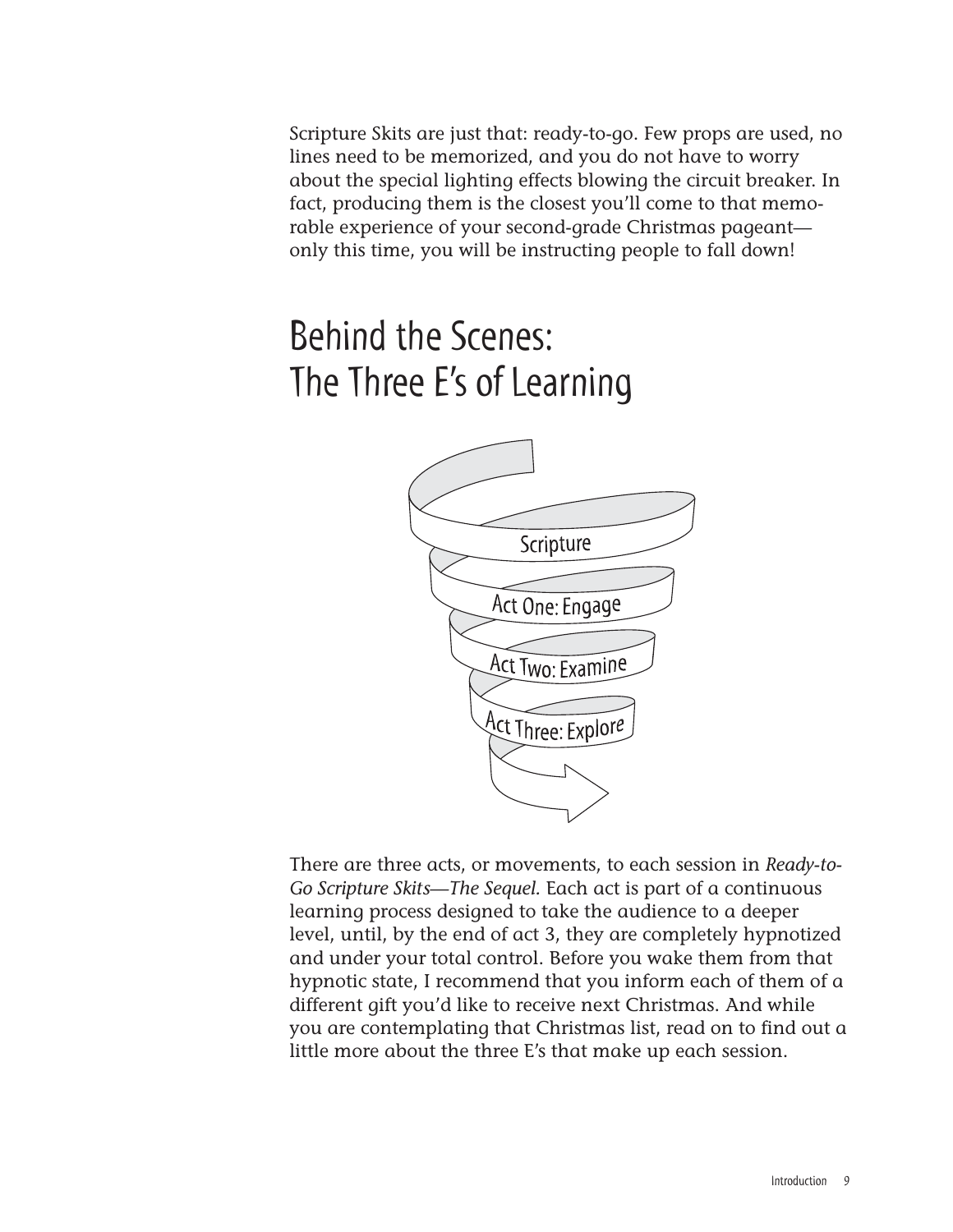

Most moments of learning start here, at the point of engaging the learner. Unfortunately many end here as well because we dismiss some of the more creative ideas that grab young people's attention these days, like bungee jumping and Splatball. Act 1 is all about grabbing their attention and holding on to it, but unlike those over-the-top methods, it does not risk their lives (their reputations might be another matter).

Each session begins with the director (a.k.a.: you) asking for volunteers from the audience (a.k.a.: them), which quickly moves into the director grabbing volunteers from the audience and assigning them the various roles called for in the Scripture skit. The director then tells the actors to wait offstage until their parts are announced, which is just a nice way of telling them to get out of the way until they are needed. Next the director (a.k.a.: the one smart enough to be reading the script rather than acting it out) instructs the actors *and* the audience members that each must do *exactly what is read, when it is read.* The director will know when someone is supposed to act because in the script, the action statements are followed by ellipsis points  $(a.k.a.:$  three dots that look like this:  $\ldots$ .

Whenever there are ellipsis points, the director pauses and in some cases needs to repeat the action statement . . . and in some cases needs to repeat the action statement—to signal that the action must be performed before the show can go on. For example, the director might read, "They froze in their tracks . . . ," and while pausing notice that the actors are still moving. In that case, the director might need to say again, loudly, *"I said, 'FROZE in their tracks . . . ,'"* while giving them the evil director's eye that literally does freeze them in their tracks.

Because each Scripture skit is a bit different from the biblical story most of us hear at church (okay, okay, *a lot* different), it will not only *keep* the actors paying attention, it will *require* them to pay attention in order to keep up with what is going on and what is being asked of them. The same holds true for the unsuspecting audience members who mistakenly think they are safe because they are not onstage *[insert diabolical laugh here].* The director knows that *no one is safe* from a Scripture skit, especially the audience. That is because many of the skits require the audience to be fully, consciously, and actively involved and on their best behavior, ready to be called on at any moment to do something really important (kind of like being in church on Sunday!).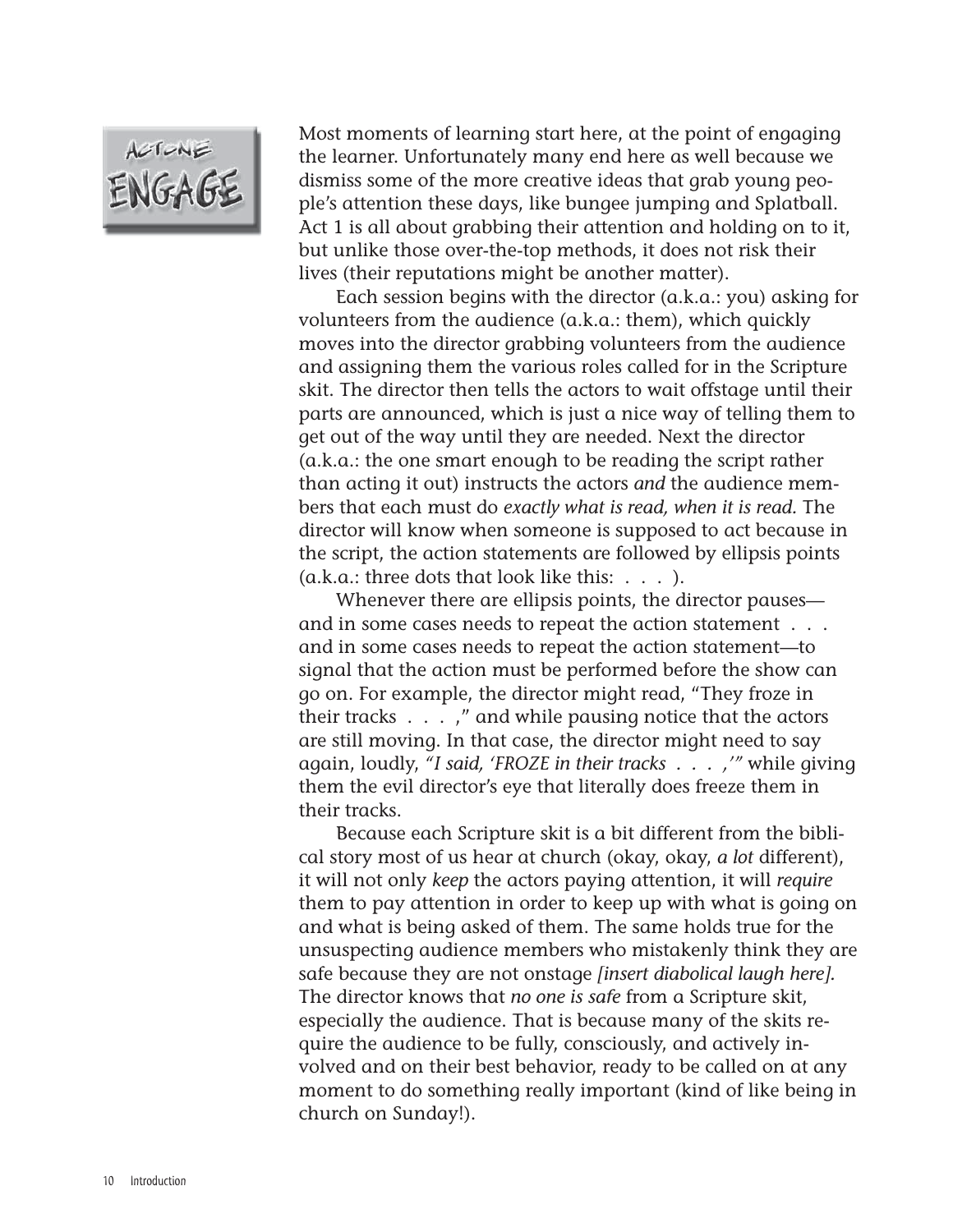Another feature of the Scripture skits is the cue card. This is a set of lines that a specific actor must say out loud, usually in the voice of someone else, such as a famous actor or cartoon character. You might find it helpful, while twisting someone's arm to volunteer for a cue card role, to make sure that the person is able and willing to speak in the required voice. On the other hand, it can be really funny to watch a junior high girl discover at the last second that she must speak like Darth Vader. No matter which strategy you choose for maintaining your FLP, when it comes time for a cue card, simply hold the book in front of the actor who must read it and point to the box that the lines appear in. Because these Scripture skits are ready-togo, they give no time for line memorization or character development—it's improv or bust! The point of act 1 is to grab the attention of the audience and of the actors.



The point of act 2 is to help them continue their star trek, leading them to new frontiers, where no one has gone before. All bad *Star Trek* metaphors aside, the real point is to take them to another level of insight regarding the Scripture story they just acted out and its application for life today.

First the audience is asked to hear the story one more time, as it actually appears in the Scriptures. I suggest that, if possible, you use the New American Bible translation because it's the one we hear proclaimed at Mass. It's always a good idea to have a young person read the passage, and it's an even better idea to make sure that that person *can* read it (as well as pronounce all the words in it). So when you first gather the group together, even before recruiting your actors, recruit someone to do the Scripture reading during act 2, and give that person a Bible with the reading marked, to look over while you recruit the actors. That will do two things: it will give the young person time to familiarize himself or herself with the reading, and it will give you a free hand for holding the *Ready-to-Go Scripture Skits* book!

After the proclamation of the reading, a series of commentaries give some important background and insights into the historical origins of the story as well as its meaning for us today. This is the part of the session where the robot from *Lost in Space* would yell mechanically: *"Danger, Will Robinson. Danger."* Why? Because you may be tempted to begin lecturing your audience back to la-la land. To avoid falling into that old trap, try to spice up these important points a little by *keeping your*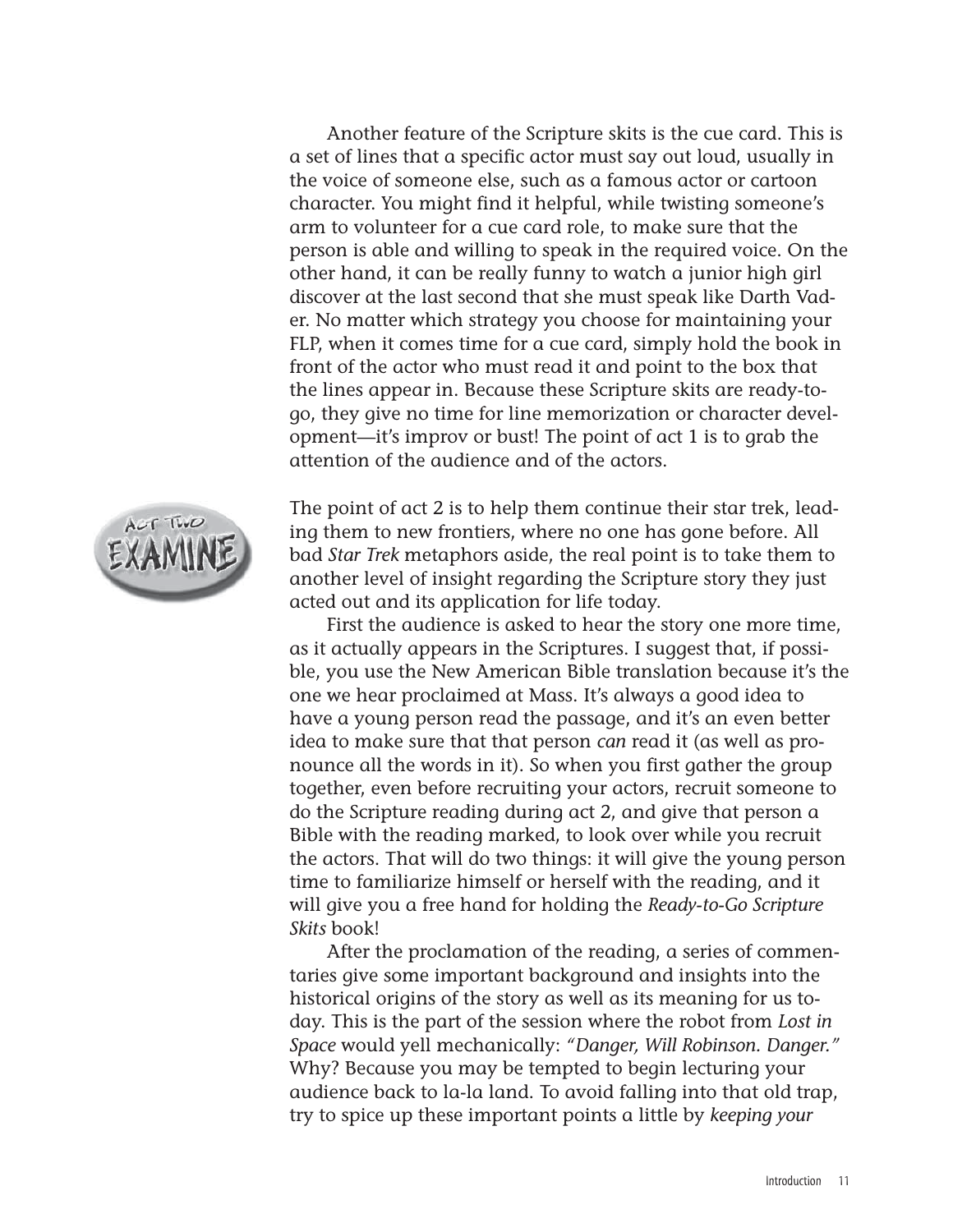*audience involved.* Each commentary is designed as a little "byte" that is easily swallowed. Each "byte" is highlighted with a boldfaced subhead. You are strongly encouraged to type or write each of those boldfaced subheads on a separate 81 ⁄2-by-11 inch sheet of paper and hand the sheets to various actors to hold up for the audience as you briefly describe the commentaries that go with them.

That will accomplish three things: First it will make you appear really well prepared and smart—and, let's face it, when was the last time someone accused you of being that? Second it will keep the audience involved and offer them a visual image highlighting what you are talking about, thereby increasing the MLP (maximum learning potential) of all those within a 3-mile radius of where you stand. Finally it will provide the entire group with the ideal opportunity to make helpful mental notes that they can refer back to when they go exploring in act 3.



Act 3 brings the audience back to life—theirs! Its purpose is to help them relate the Scripture story and its themes to their lives today. That will enable them to appropriate the meaning of the Scripture story so that they can discover, as Dr. Frankenstein did after creating his monster, that "it's alive!" For that to happen, the director must help the young people make sense of the powerful story that is unfolding before them. Act 3 provides two phases, or scenes, that you can use to achieve that goal.

The first scene, called "Reflection and Discussion," usually involves a breakup or two, or three. That is, the large group breaks up into pairs or, most often, small groups of four to six people. This small-group dynamic is designed to offer everyone an opportunity to actively explore and discuss what they have heard and experienced, in order to reflect on what it means for their lives and the world today.

The second scene, or phase, to act 3 is the "Curtain Call." This is when the entire group gathers back together to share their thoughts and ideas about the three acts and the themes that were touched on and what the Scripture passage may be asking of young people today. Each curtain call ends with a moment of reflection and prayer. During this time, it might be a good idea to play some reflective music or a popular song that speaks to the themes covered in the session. Not only can reflective music help the young people to focus internally on what God may be asking of them, but it could help you to justify purchasing that new CD player you've been eyeing.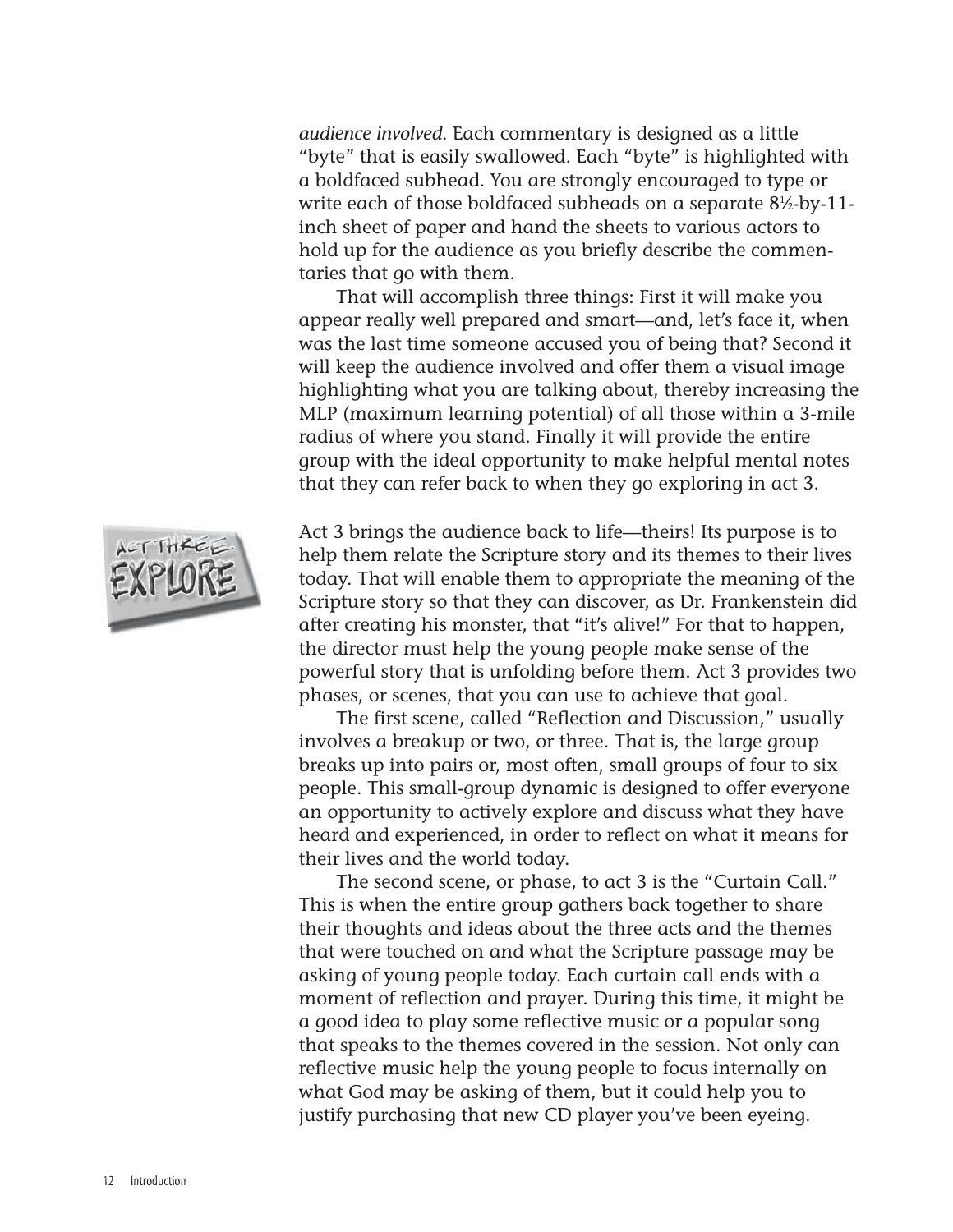## A General Warning

The Scripture General has warned that Ready-to-Go products may be harmful to your mental health. Please do not use this book while operating heavy machinery or if you lack a sense of humor. Consistent users are strongly encouraged to take frequent breaks from these skits in order to discover the other half of the secret of life. If you find yourself constantly thinking of new and tricky ways you can use these skits at staff luncheons or at the family dinner table, then please seek professional help immediately—in the form of an acting career.

Here are some other reminders and warnings that you might find helpful as you sink deeper and deeper into the delightfully dangerous world of *Ready-to-Go Scripture Skits—The Sequel:*

*There are three acts for a reason.* It might be tempting to enjoy the laughter of a Scripture skit and then pull the curtain closed after act 1. Don't give in to that temptation (Jesus didn't!). The Scripture skits are means to an end, and laughs are not that end. The process is designed to spiral inward, so that each act takes the learner to a deeper, more meaningful level. Most sessions, if all three acts are done, will take 60 to 75 minutes to complete, depending on group size. If you must cut out a section owing to time constraints, cut out the activity portion of act 3 and go immediately to the curtain call. You can also change or skip some of the curtain call questions to suit your group, but please be faithful to concluding each session in prayer and sharing.

*Stop and smell the roses.* Which is simply an elegant way of saying, "Take . . . your . . . time . . . ," while reading the skit in act 1. Be sure to pause for the action (and laughs) to unfold, so that you can reach that coveted FLP (full laugh potential). The best way to do that is to read the skit to yourself out loud (and out of earshot of curious neighbors) *before* using it with a live, and potentially unpredictable, audience. That will give you time to get a feel for the action movements and where and when the really funny parts occur. It will also give you time and space to see if any quick script changes need to be made owing to your group's age or size, whether members have taken a bath lately, what they've eaten right before the skit, or other special concerns.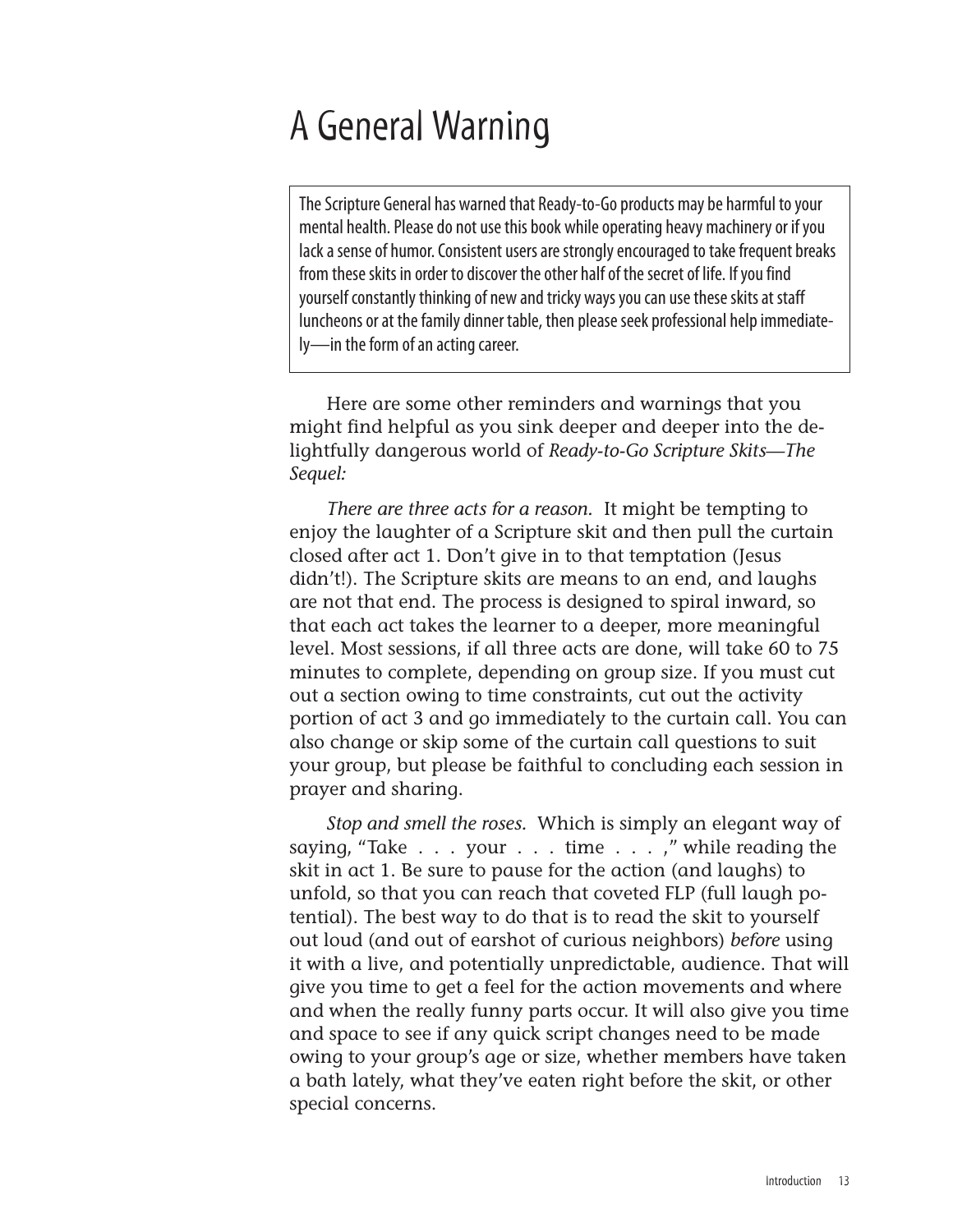*Don't forget to KISS.* That's right, KISS (keep it short, silly). This is especially true when you are in the middle of act 2, examining the meaning of the Scripture reading. Make your mantra the same as that of the casting director for the Munchkins in *The Wizard of Oz:* "The shorter, the better." Trust that the participants will get the point if you keep that point short and sharp.

*It's the action, not the actor.* The ham. Every group has at least one, and you'll find out who they are in your group soon after you start using these Scripture skits. Hams love to hog the stage—but offering them opportunities to do so is not the purpose of *Ready-to-Go Scripture Skits.* The point is not to see who can become the best actor, but to engage as many people as possible in telling and understanding the Scriptures. This means that the hams in your group should not be selected for the leading roles every time, even though they are the ones who will arrive early . . . with gifts of chocolate . . . when they sense a Scripture skit coming on. To avoid favoritism and give everyone an equal chance to be onstage, you may want to put every person's name into a box, then call out a Scripture skit role and randomly pull a name from the box.

*Forget the gender.* Unfortunately women are not represented as frequently as men in many of the Scripture stories, so there are more roles for men. In the words of my eight-year-old daughter, "IT ISN'T FAIR!" And frankly, she's right, so ignore the gender. If Shakespeare could have his male actors play female characters, then, by golly, why can't the director of these skits have female actors play male roles? Don't worry if a woman is chosen to play the man born blind or a guy is cast as Moses's sister, Miriam. Some of the best laughs might just occur when the gender roles are purposely switched or drawn at random.

*Learn to just say no. No* is not a word that we like to use, but it's better if we begin to face the hard truth now: *No,* we can't act up every moment of every day. Your young people are going to love doing Scripture skits, and you'll become addicted to their screams and cheers to learn more about the Scriptures. At some point, however, you are going to have to convey to the young people that there is more to life than acts 1, 2, and 3. When you reach that point, tell them it's time to stop acting up and start playing (and then introduce them to *Ready-to-Go Game Shows!*).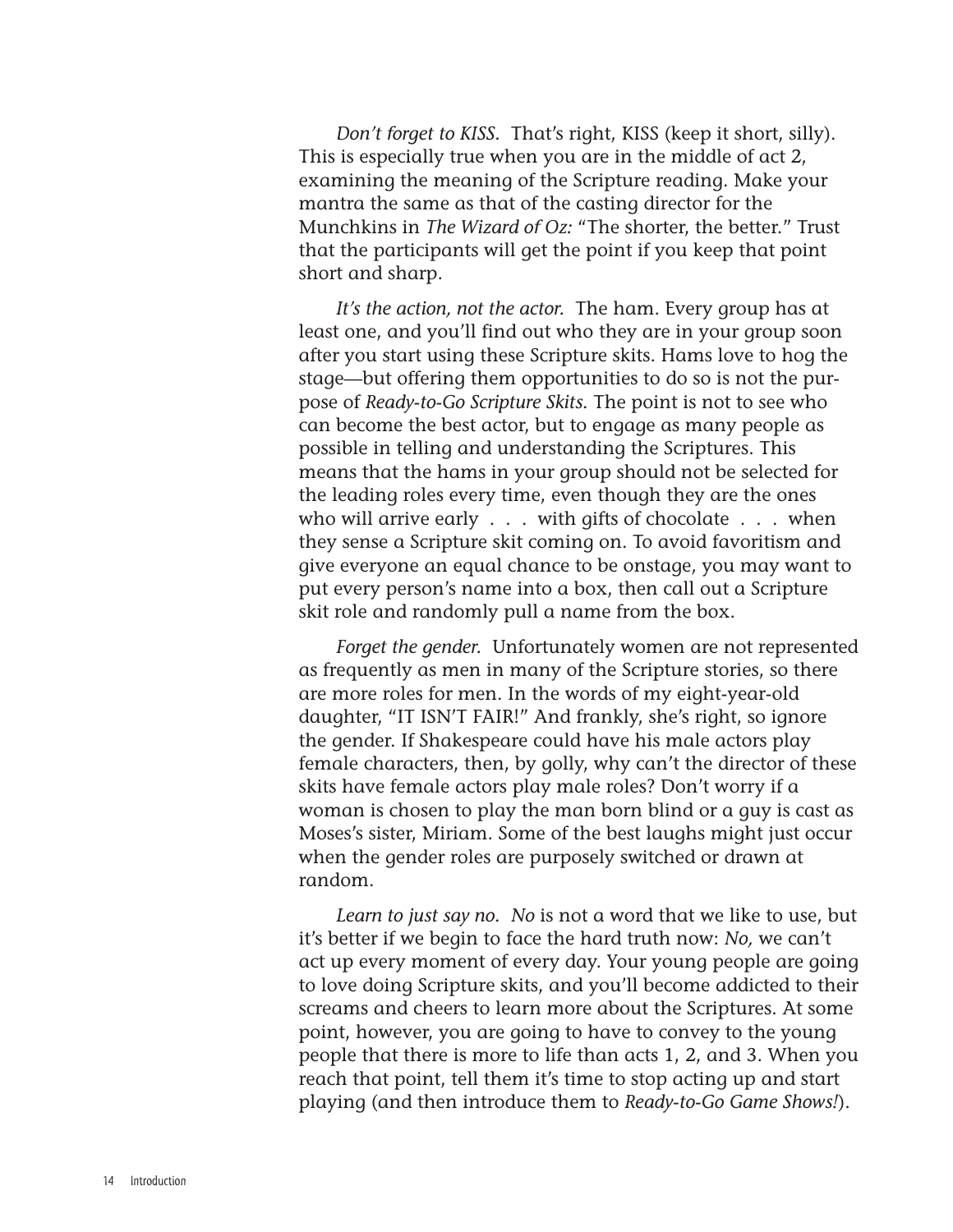*Create your own.* Once you have the gist of all this, why not get really creative and assign some other Scripture stories to small groups and lead them in creating their own Ready-to-Go Scripture skits? While some small groups are writing the scripts, have others use Bible commentaries to look up and summarize the important points of the Scripture story, creating a few questions that will invite the whole group to reflect on how the story applies to their lives. Then take turns presenting the skits to the large group over the course of several weeks. Not only will your young people learn 3 trillion percent more this way, you may just inspire someone to become the Cecil B. DeMille of the twenty-first century!

## Consider the Possibilities

There are ten sessions in *Ready-to-Go Scripture Skits—The Sequel,* each highlighting a different Scripture story and focusing on one or more themes that you can connect with young people's lives today. Besides using these Scripture skits as sessions unto themselves, think about using them in one or more of the following settings:

*Retreats and lock-ins.* What's a retreat without an opportunity to act out? Use *Ready-to-Go Scripture Skits—The Sequel* as a creative way to spice up your next retreat or lock-in, and as a strategy for introducing a talk or activity on a theme such as forgiveness, the power of God, or Gospel justice.

*Prayer services.* If you want to really pray the message of the reading, use acts 1 and 2 of a Scripture skit to get the group's attention and focus it on the meaning of the Scripture passage. That way, you've got the reading and the sermon all rolled up in a user-friendly experience that will focus the young people powerfully and attentively on prayer.

*Parent-teen events.* Want to get put on your teens' electronic buddy lists? Then make their parents star in a Ready-to-Go Scripture skit! These serve as terrific generation breakers, allowing youth and adults alike to laugh and learn at the same time. There's nothing that breaks down those generational walls quicker than giving teens the chance to watch a parent impersonate Zacchaeus as a Munchkin or to be asked to play one of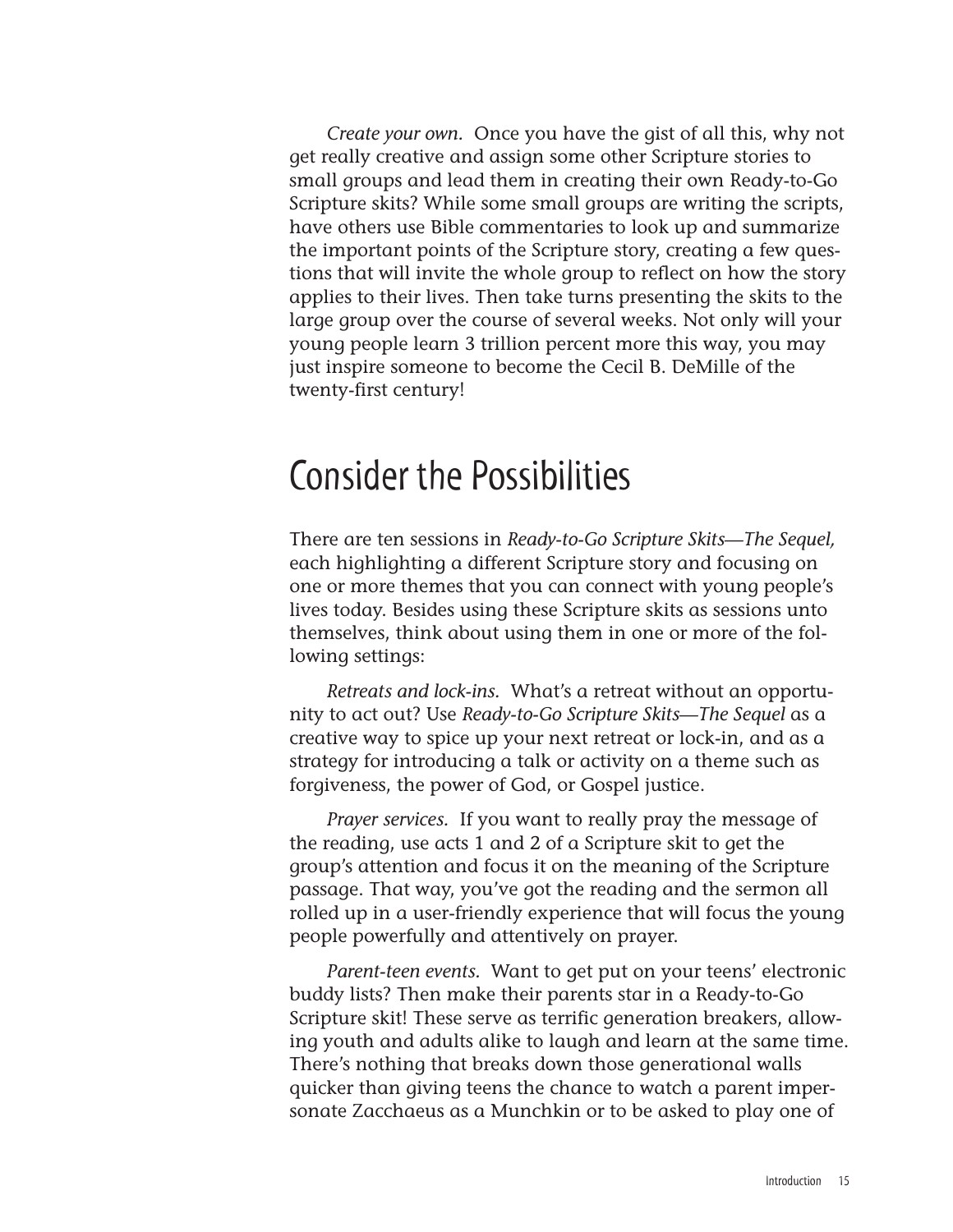the dancing vineyard workers in the parable of the laborers in the vineyard.

*Catechist and volunteer training.* The best way to show those who teach our young people another way to teach is to, well . . . *show them!* Why not begin your next training session or youth advisory board meeting with one of these skits, and give your youth ministry leaders a firsthand experience of how learning is not only fun but an outrageous act of faith!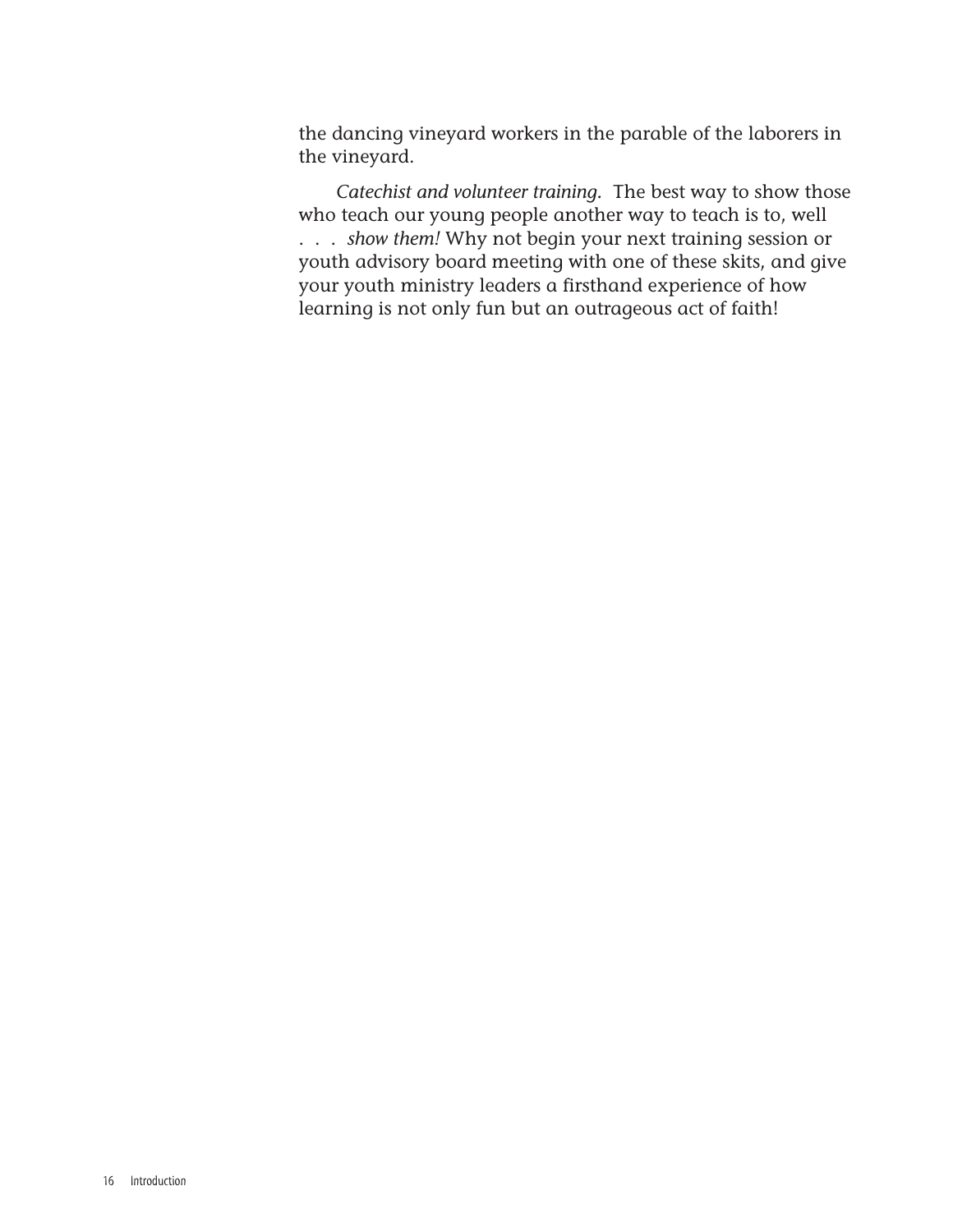

## Synopsis

This Scripture story examines the developing relationship between Moses and Yahweh, so that the audience may begin to see how God is made visible and present in their lives, and to discover how God is calling each of them into a relationship.



#### **Props**

 $\Box$  a staff (This could be any stick, broom, or mop that is handy.)

#### **Cast (4 people plus the entire audience)**

- $\Box$  voice of God (spoken loudly through cupped hands as if shouting from far away)
- $\Box$  Moses (must know the tune to "Pharaoh, Pharaoh" a.k.a.: "Louie, Louie")
- $\Box$  Aaron (speaks like Bugs Bunny), holds the staff
- $\Box$  Pharaoh (speaks like Elmer Fudd)
- $\Box$  the audience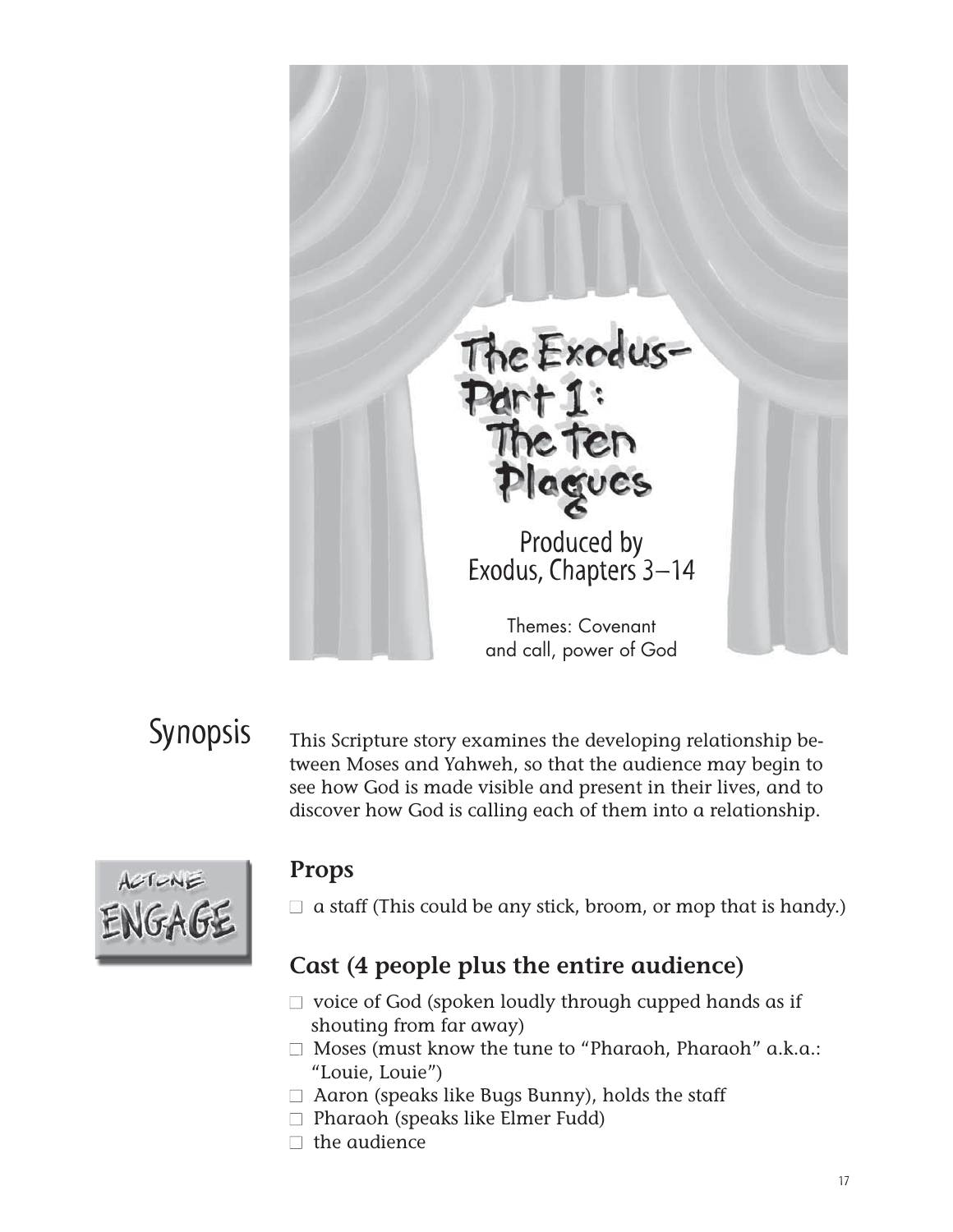

#### **If this is the first skit the group has done . . .**

Explain that the characters selected are to do *exactly* what they hear the director read and are to be sure to face the audience during the performance. You should pause at each ellipsis  $( \ldots )$  to give the characters time to do what you just read. When you come across a cue card, hold the book in front of the character who must read it, and point to the box containing the lines while emphasizing the voice in which it is to be read. Take your time and let the laughs roll!

During the skit, the audience will be instructed to do various things, which they should do when they hear it announced in the script. Give the staff to Aaron to hold before beginning the skit.

#### **Skit**

One day Moses was sitting down warming his bare feet . . . by the fire of a burning bush . . . when he heard a loud voice say: . . .



#### **Cue: Voice of God [Speak loudly and slowly; cup your hands around your mouth.]**

Moses, you need to wash your feet! . . . And while you are at it, I'd like you to tell Pharaoh to let my people go free. And if you have any trouble, just use the staff I'll send you.

Shalom,

Yahweh.

Moses jumped up really excited . . . —higher— . . . because he had never been given a whole staff before. As he waited impatiently for his first applicant to show up, . . . his brother Aaron ran into him, . . . knocking both of them down. . . . Aaron helped Moses up and said in a voice similar to Bugs Bunny's: . . .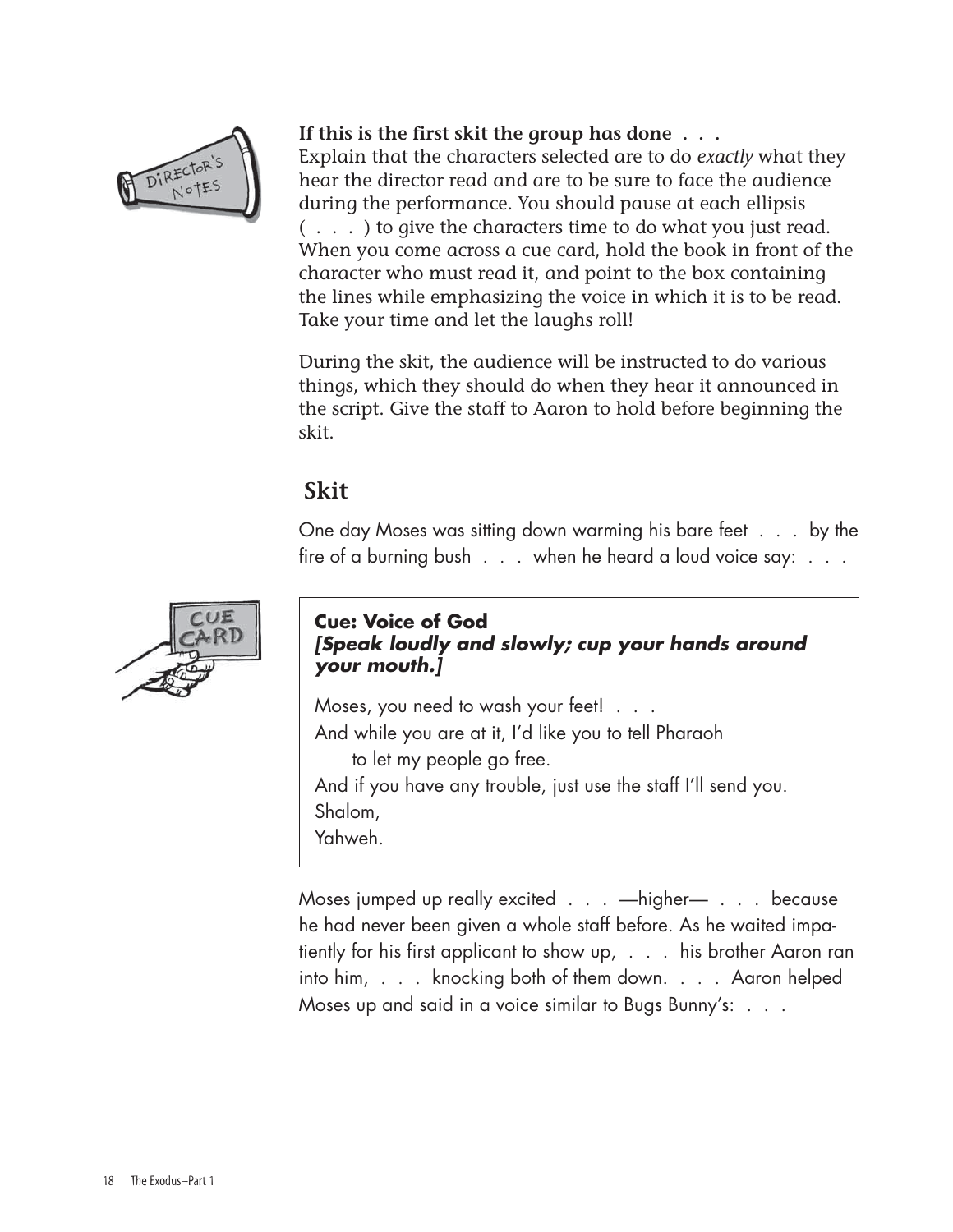

#### **Cue: Aaron [Speak like Bugs Bunny.]**

Ummm, what's up, Moses? Lookie here what I just found, a really neato staff! And there's a small stone tablet attached that says, "Just stop, drop, and watch. Warranty expires after twelve uses. Shalom, Yahweh" Hey, let's see what it can do. . . .

Aaron tossed the staff onto the ground, and it turned into a giant python that began to wrap itself around Moses, squeezing really tight, . . . causing his tongue to stick out and his eyes to grow big and wide. . . . Moses managed to gasp out these words in a squeaky voice: . . .



#### **Cue: Moses [Gasping for air]**

Pretty . . . nice . . . staff, . . . Aaron. . . . Now . . .  $if \ldots you \ldots could \ldots call \ldots if \ldots off \ldots$ me, . . . I . . . think . . . we . . . need . . . to . . . go . . . see . . . a . . . pharaoh . . . about . . . some . . . frogs. . . .

The python turned back into the staff. Moses and Aaron picked it up and skipped over to the great Pharaoh, . . . who was drinking a glass of Nile water while squeezing the last bit of blood from a turnip. . . . Moses pointed the staff at Pharaoh and sang a message to him that went to the tune of "Louie, Louie": . . .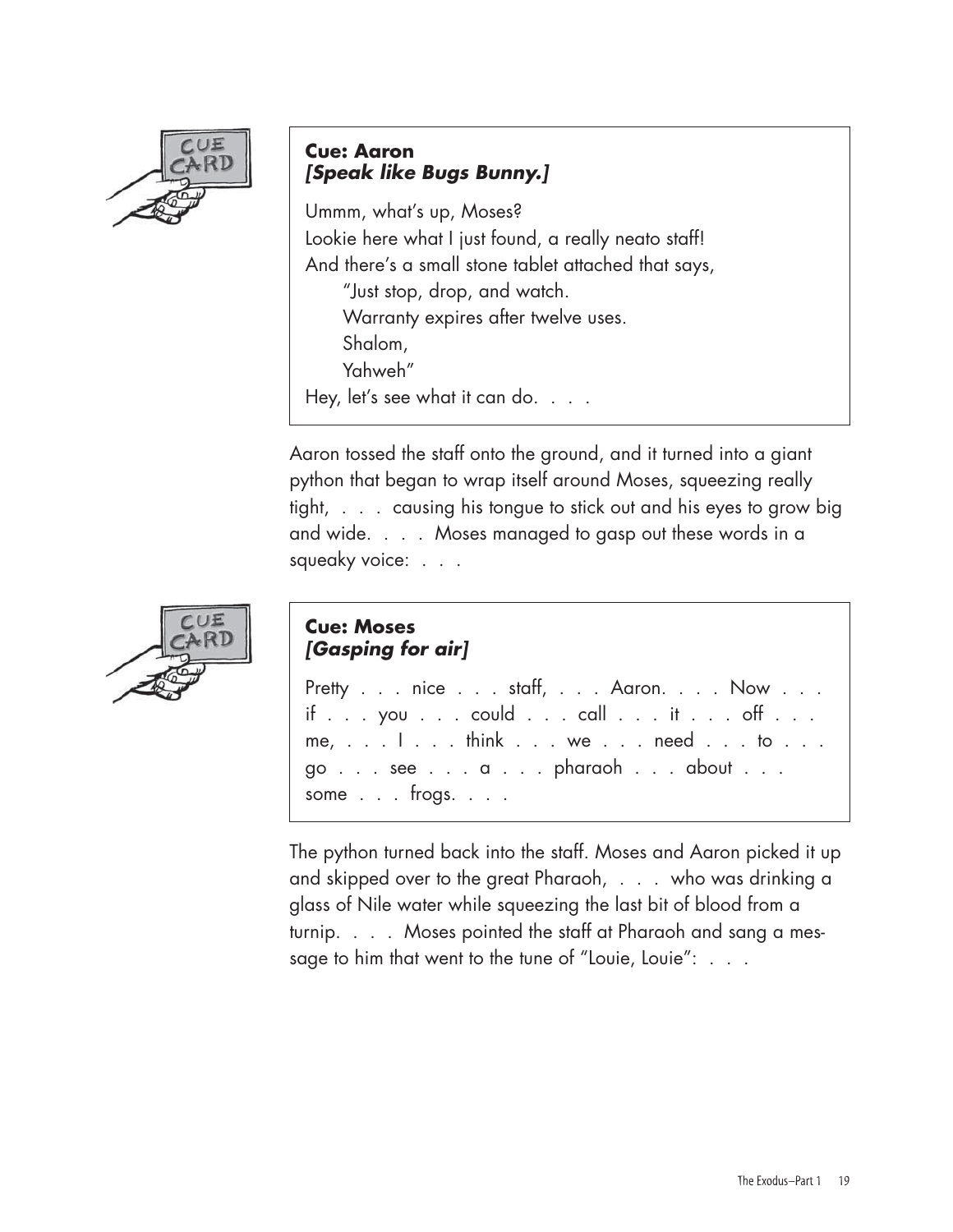

#### **Cue: Moses [Sing this to the tune of "Louie, Louie."]**

Pharaoh, Pharaoh Ohhh baby, let my people go. Ugh!

Suddenly, Pharaoh's glass of water turned into blood, which got Pharaoh all choked up. . . . Remembering that he had both a hard heart and a hard head, Pharaoh stared back at Moses and Aaron, . . . cross-eyed, . . . and with defiance he said in his best Elmer Fudd voice: . . .



#### **Cue: Pharoah [Speak like Elmer Fudd.]**

Why you wascally Hebwew you, You'll never twick me into wetting your people go I need them to finish building an eweventh bedwoom at my Summa home in Caiwo.

Moses looked baffled . . . because he couldn't understand a word Pharaoh had said. But Moses knew he was going to have to play hardball with him. Pharaoh, thinking the same thing, stepped into a pitcher's stance . . . then wound up . . . counterclockwise . . . three times . . . and, in slow motion, . . . threw a changeup to Moses, who slowly swung the staff. . . . As soon as Moses finished his swing,  $\ldots$  the audience turned into frogs,  $\ldots$  hopping up and down and making weird croaking sounds . . . and searching for bugs with their tongues. . . .

After the crowd settled down, . . . Pharaoh pitched two fastballs . . . at the same time, . . . with both hands. . . . But Moses was ready and hit both with his staff, . . . which made the right side of the audience fly around like gnats . . . and the left side like flies, . . . with both sides making irritating buzzing sounds in each other's ears. . . .